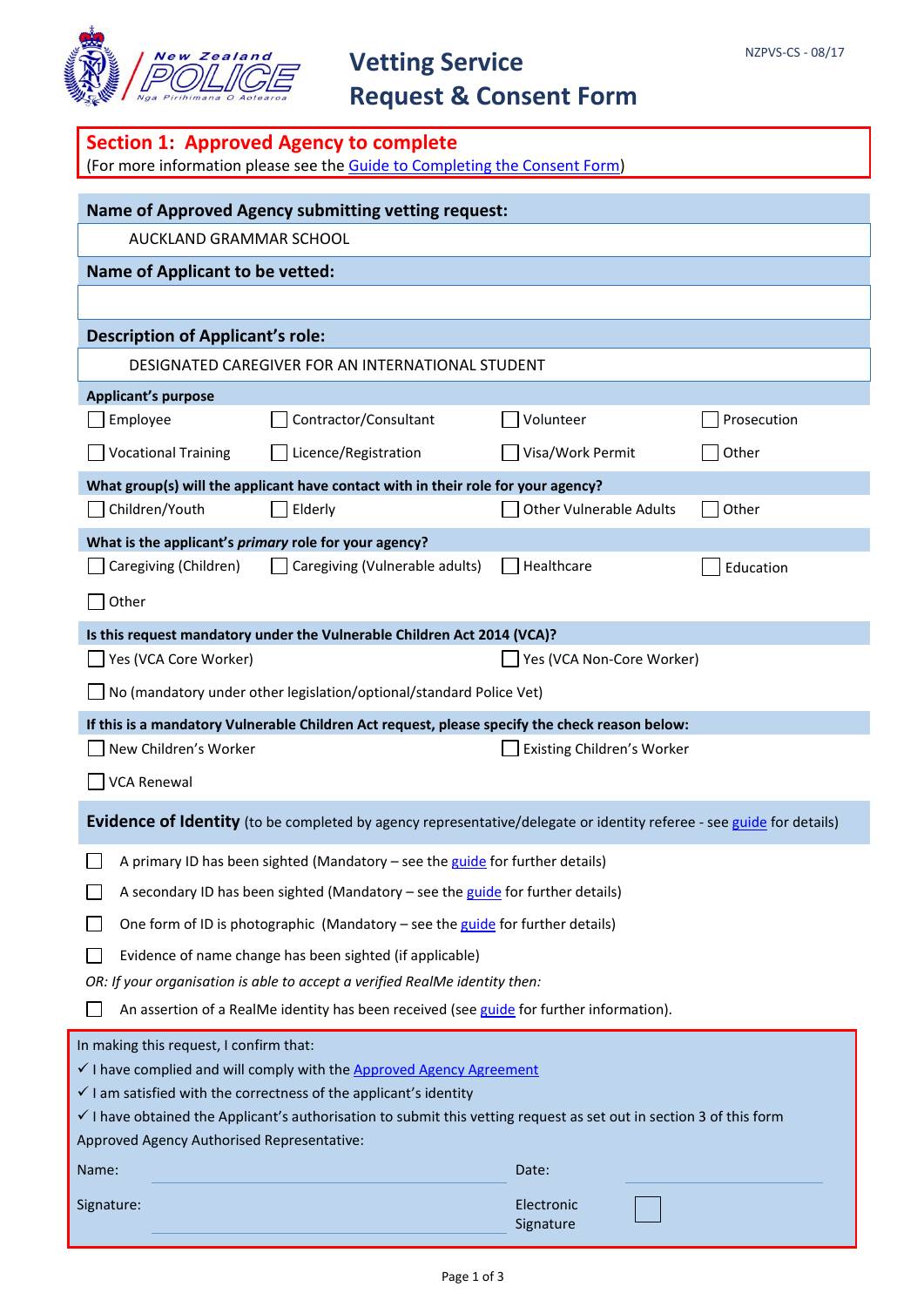

## **Vetting Service Request & Consent Form**

### **Name of Approved Agency submitting vetting request:**

AUCKLAND GRAMMAR SCHOOL

### **Section 2: Applicant to complete and return to Approved Agency**

*\*Denotes a mandatory field*

#### **Personal Information**

Details *(note: the name you are most commonly known by is your primary name)*

| *Family name (Primary):                  |            |         |                                 |  |
|------------------------------------------|------------|---------|---------------------------------|--|
| Given name(s):                           |            |         |                                 |  |
| *Gender:                                 | (M)<br>(F) | (Other) | *Date of birth:<br>(dd/mm/yyyy) |  |
| *Place of birth:<br>(Town/state/country) |            |         |                                 |  |
| NZ Driver Licence number:                |            |         |                                 |  |

**Previous names**: If applicable, please include other alias or alternate names; married name if not your primary name; previous/maiden/name changed by deed poll or statutory declaration.

| Family name | First name | Middle names |
|-------------|------------|--------------|
|             |            |              |
|             |            |              |
|             |            |              |
|             |            |              |
|             |            |              |
|             |            |              |
|             |            |              |
|             |            |              |
|             |            |              |
|             |            |              |

## **Permanent Residential Address**

| *Number/Street:                |                   |  |
|--------------------------------|-------------------|--|
| Suburb:                        | <b>Post Code:</b> |  |
| *City/Town/<br>Rural District: |                   |  |